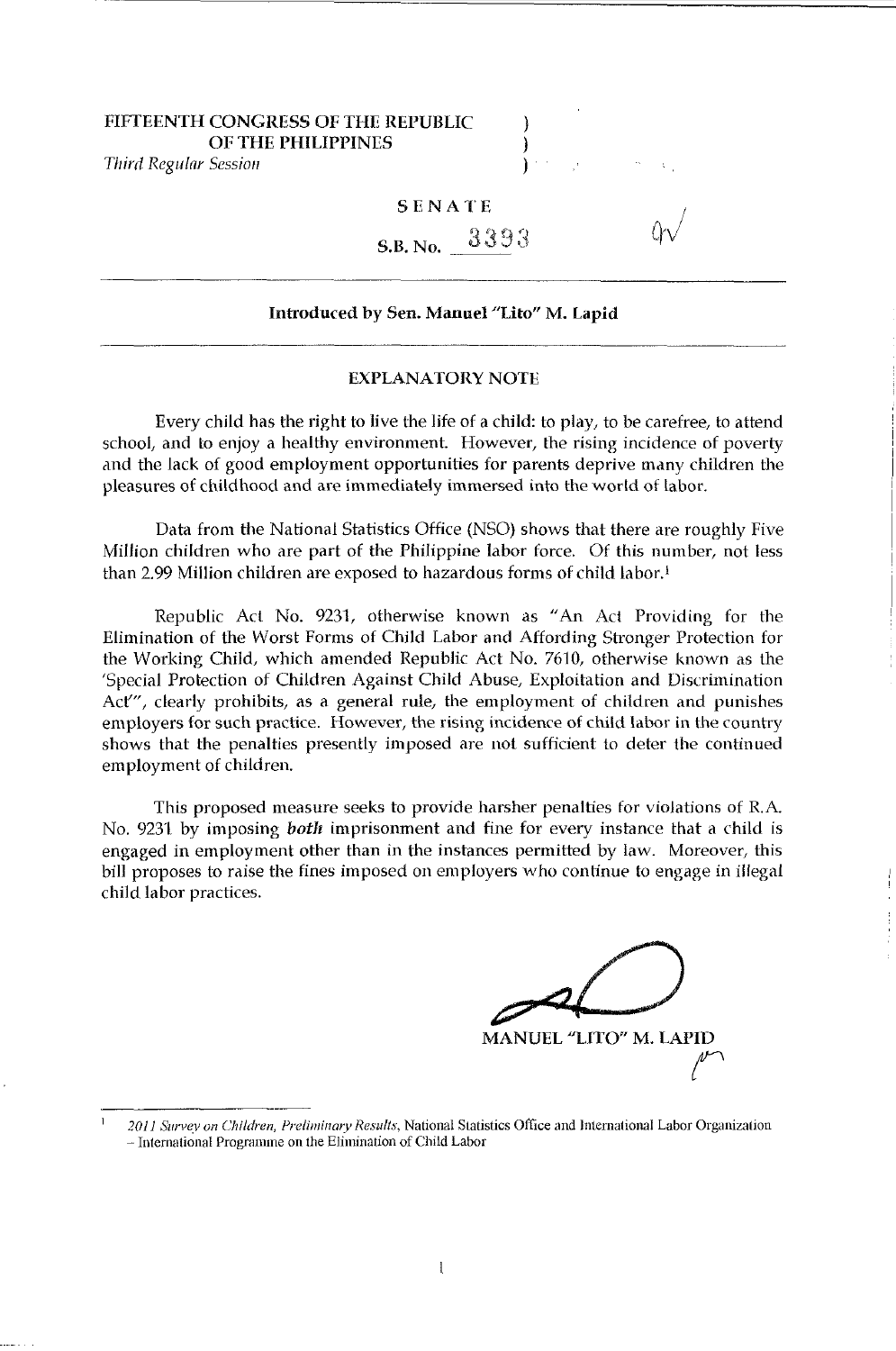## FIFTEENTH CONGRESS OF THE REPUBLIC  $\qquad \qquad$ OF THE PHILIPPINES (1999)

*Third Regl/lar Session* )

### SENATE

# $_{\rm S.B.~No.}$  3393

### Introduced by Sen. Manuel "Lito" M. Lapid

#### AN ACT

AMENDING SECTIONS 16(A) AND 16(B) OF REPUBLIC ACT NO. 9231, OTHERWISE KNOWN AS "AN ACT PROVIDING FOR THE ELIMINATION OF THE WORST FORMS OF CHILD LABOR AND AFFORDING STRONGER PROTECTION FOR THE WORKING CHILD, AMENDING FOR THE PURPOSE OF REPUBLIC ACT NO. 7610, AS AMENDED, OTHERWISE KNOWN AS THE "SPECIAL PROTECTION OF CHILDREN AGAINST CHILD ABUSE, EXPLOITATION AND DISCRIMINATION ACT"

Be it enacted by the Senate and the House of Representatives of the Philippines in *COllgress assembled:* 

SECTION 1. Section 16 of Republic Act No. 9231 otherwise known as "An Act Providing for the Elimination of the Worst Forms of Child Labor and Affording Stronger Protection for the Working Child, Amending for this Purpose Republic Act No. 7610, as Amended, otherwise known as the 'Special Protection of Children Against Child Abuse, Exploitation and Discrimination Act''' is hereby amended to read as follows:

Sec. 16. Penal Provisions-

- a) Any employer who violates Sections 12, 12-A, and Section 14 of this act, as amended, shall be penalized by imprisonment of six (6) months and one (1) day to six (6) years  $\lceil$  or  $\rceil$  AND a fine of [Fifty thousand (PSO,OOO.OO) but not more than Three hundred thousand pesos (P300,000.00)] NOT LESS THAN ONE HUNDRED AND TWENTY FIVE THOUSAND PESOS (P125,000.00) for both at the discretion of the court].
- b) Any person who violates the provision of Section 12-D of this act or the employer of the subcontractor who employs, or the one who facilitates the employment of a child in hazardous work,